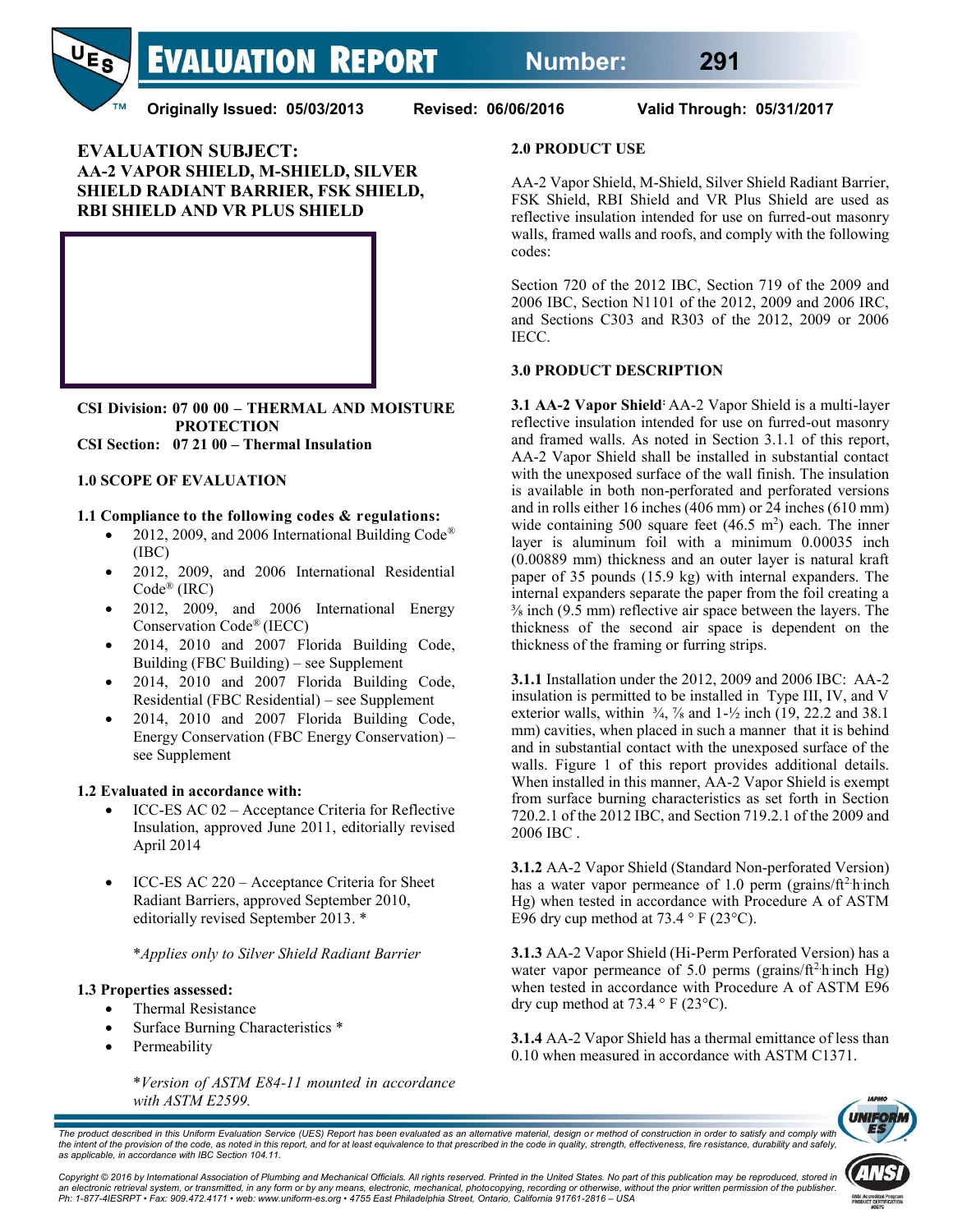

**Originally Issued: 05/03/2013 Revised: 06/06/2016 Valid Through: 05/31/2017**

**3.2 M-Shield:** M-Shield is reflective insulation for use on furred-out masonry and framed walls in buildings of Types I, II, III, IV, and V construction. M-Shield incorporates a layer of aluminum foil and synthetic polymers that contain no cellulose. Upon installation the layers separate with internal expanders creating a reflective air space that forms when installed on wood or metal furring strips spaced 16 inches (406 mm) or 24 inches (610 mm) on center. The second reflective air space is dependent upon the thickness of the framing or furring strips.

**3.2.1** M-Shield has a flame-spread index of not more than 25 and a smoke-developed index of not more than 450 when tested in accordance with ASTM E84-11.

**3.2.2** M- Shield has a thermal emittance of less than 0.10 when measured in accordance with ASTM C1371.

**3.2.3** M-Shield has a water vapor permeance of 5.0 perm (grains/ft<sup>2</sup> h inch Hg) when tested in accordance with Procedure A of ASTM E96 dry cup method at 73.4°F (23°C).

**3.3 Silver Shield Radiant Barrier**: Silver Shield Radiant Barrier is a double layer reflective insulation and radiant barrier for use in roof systems or attics in buildings of Types I, II, III, IV, and V construction. It is available as perforated in 16 inches (406 mm) or 24 inches (610 mm) wide rolls each containing 500 square feet  $(46.5 \text{ m}^2)$ . A 30 inch  $(762 \text{ mm})$ wide roll containing  $250$  square feet  $(23.2 \text{ m}^2)$  is also available. Silver Shield Radiant Barrier is formed by an inside layer of PVC film metalized PVC. The outside layer is reinforced aluminum foil kraft paper bonded with a fire retardant adhesive. Upon installation the layers expand to form a reflective air space to provide thermal performance and protect the internal or upper low emittance surface, which reduces the potential effect of dust accumulation.

**3.3.1** Silver Shield Radiant Barrier has a flame-spread index of not more than 25 and a smoke-developed index of not more than 450 when tested in accordance with ASTM E84-11.

**3.3.2** Silver Shield Radiant Barrier has a water vapor permeance of 5.0 perms (grains/ $ft^2$ h inch Hg) when tested in accordance with Procedure B of ASTM E96 wet cup method at 73.4°F (23°C). The material is vapor transmitting in accordance with ASTM C1313.

**3.3.3** Silver Shield Radiant Barrier has a thermal emittance of less than 0.10 when measured in accordance with ASTM C1371.

**3.4 FSK Shield:** FSK Shield is a single sheet radiant barrier and insulation facing intended for use in an attic, roof, or wall in buildings of Types I, II, III, IV, and V construction. It is made of 0.0003 inch (0.0076 mm) aluminum foil bonded to 30 pounds (13.6 kg) natural kraft paper with a flame retardant. FSK Facing is available in 54 inch (1,372 mm) wide rolls of  $1,000$  square feet  $(92.9 \text{ m}^2)$ .

**3.4.1** FSK Shield (on kraft side and foil side exposed) has a flame-spread index of not more than 25 and a smokedeveloped index of not more than 450 when tested in accordance with ASTM E 84-11.

**3.4.2** ASTM E84 test values stated in Section 3.4.2.1 through 3.4.2.3 are applicable only to 2006 Editions of the IBC, IRC, and IECC.

**3.4.2.1** FSK Shield Facing & Fiberglass Unfaced Batt (R-11) has a flame-spread index of not more than 25 and a smokedeveloped index of not more than 50 when tested in accordance with ASTM E84-98.

**3.4.2.2** FSK Shield Facing & Fiberglass Unfaced Batt (R-19) has a flame-spread index of not more than 25 and a smokedeveloped index of not more than 50 when tested in accordance with ASTM E84-98.

**3.4.2.3** FSK Shield Facing & Fiberglass Unfaced Batt (R-30) has a flame-spread index of not more than 25 and a smokedeveloped index of not more than 50 when tested in accordance with ASTM E84-98.

**3.4.3** FSK Shield has an emittance of less than 0.10 when measured in accordance with ASTM E408.

**3.4.4** FSK Shield has a water vapor permeance of less than 1.0 perm (grains/ $ft^2$ h inch Hg) when tested in accordance with Procedure A of ASTM E96 dry cup method at 73.4°F  $(23^{\circ}C)$ .

**3.5 RBI Shield:** RBI Shield (Reflective Bubble Insulation) is intended for use in roofs, floors, and walls in buildings of Types I, II, III, IV, and V construction. RBI is available in both single and double bubble versions in rolls of 125 feet (30.1 m) long and 16 inches (406 mm), 24 inches (610 mm), 48 inches (1,219 mm), 54 inches (1,372 mm), 66 inches (1,676 mm), 72 inches (1,829 mm) and 96 inch (2438 mm) widths. It consists of two layers of air filled bubbles and various options for facings: Metalized film both sides or metalized film on one side and white or black polyethylene on the other. The total thickness of the insulation is  $\frac{3}{16}$  inch (4.76 mm) for the Single Bubble and  $\frac{5}{16}$  inch (7.94 mm) for the Double Bubble.

**3.5.1** RBI Shield has a flame-spread index of not more than 25 and a smoke-developed index of not more than 450 when tested in accordance with ASTM E84-11.

**3.5.2** RBI Shield has a water vapor permeance of less than 1.0 perm (grains/ $ft^2$ h inch Hg) when tested in accordance with Procedure A of ASTM E96 dry cup method at 70.5°F (21.4°C) and 50.5 percent relative humidity.

**3.5.3** RBI Shield has a thermal emittance of less than 0.10 when measured in accordance with ASTM C1371.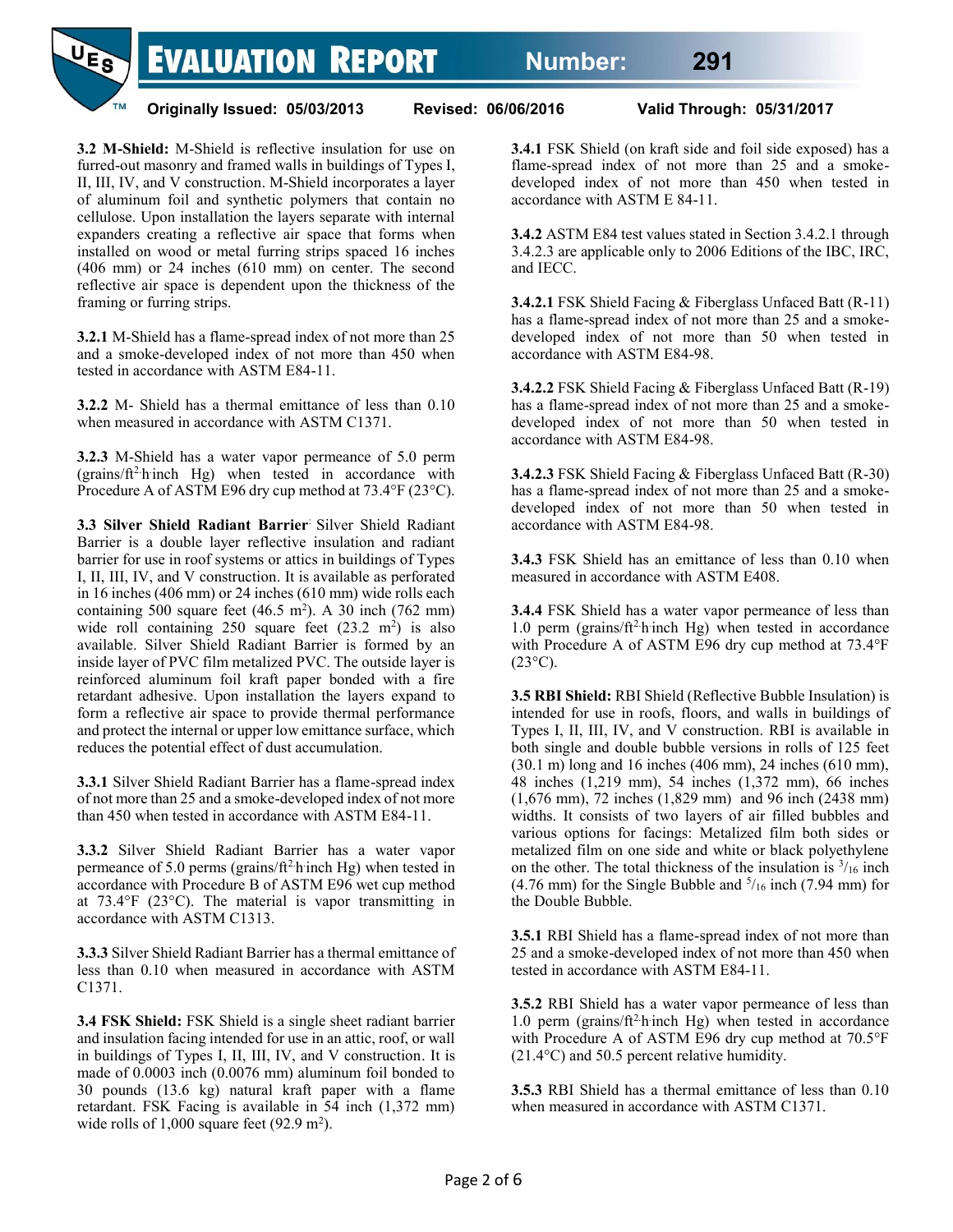

**3.6 VR Plus Shield:** VR Plus Shield is a triple layer reflective insulation for use on furred-out masonry and frame walls. It is available in both non-perforated and perforated versions and in rolls either 16 inches (406 mm) or 24 inches (610 mm) wide containing 500 square feet

 $(46.5 \text{ m}^2)$  each. The outer layer consists of 35 pound  $(15.9 \text{ m}^2)$ kg) white kraft paper coated with polyethylene, a layer of 30 pounds (13.6 kg) natural kraft paper laminated to a minimum 0.00025 inch (0.00635 mm) aluminum foil, and a layer of minimum 0.00035 inch (0.00889 mm) aluminum foil. Upon installation, the layers open using internal expanders that form internal airspace ranging between  $\frac{1}{4}$  inch (6.4 mm) and  $\frac{1}{2}$  inch (12.7 mm). The thickness of the third airspace is dependent on the thickness of the furring strips or the wall studs.

**3.6.1** VR Plus Shield has a flame-spread index of not more than 25 and a smoke-developed index of not more than 450 when tested in accordance with ASTM E84.

**3.6.2** VR Plus Shield non perforated version has a water vapor permeance of less than  $1.0$  perm (grains/ft<sup>2</sup>-h-inch Hg) .in accordance with Procedure A of ASTM E96 dry cup method at 73.4° F (23° C).

**3.6.3** VR Plus Shield perforated version has a water vapor permeance of 5.0 perms (grains/ $ft^2$ h inch Hg) in accordance with Procedure B of ASTM E96 wet cup method at 73.4°F  $(23^{\circ}C)$ .

#### **4.0 DESIGN AND INSTALLATION**

**4.1.1.** AA-2 Vapor Shield at <sup>3</sup>/<sub>4</sub> inch (19.1 mm) thick with nominal 1 inch  $(25.4 \text{ mm}) \times 2$  inch  $(50.8 \text{ mm})$  furring strips 16 inches (406 mm) on center for the non-perforated type yielded an R-value of 4.2 hr ft<sup>2</sup> °F/Btu and the perforated type yielded an R-value of 4.1 hr ft<sup>2</sup>  $\rm F/Btu$  at a mean temperature of 75°F (24°C) when tested in accordance with ASTM C1363.

**4.1.2**. AA-2 Vapor Shield at  $\frac{7}{8}$  inch (22.2 mm) x 1.5 inch (38.1 mm) furring strips spaced 16 inches (405 mm) on center for the non-perforated type yielded an R-value of 4.7 hr  $\mathrm{ft}^2$ °F/Btu and the perforated type yielded an R-value of 4.6 hr ft<sup>2</sup> °F/Btu at a mean temperature of 75°F (24°C) when tested in accordance with ASTM C1363.

**4.1.3** AA-2 Vapor Shield at 1.5 inch (38.1 mm) x 1.5 inch (38.1mm) furring strips spaced 16 inches (406 mm) on center for the non-perforated type yielded an R-value of 5.2 hr  $ft<sup>2</sup>$ °F/Btu and the perforated type yielded an R-value of 5.1 hr ft<sup>2</sup> °F/Btu at a mean temperature of 75°F (24°C) when tested in accordance with ASTM C1363.

### **4.2 M-ShieldThermal Resistance**

**4.2.1.** M-Shield at <sup>3</sup>/<sub>4</sub> inch (19.1 mm) thick with a nominal 1 inch (25.4 mm) x 2 inch (50.8 mm) furring strips spaced 16 inches (406 mm) on center yielded an R-value of 4.1 hr  $\mathrm{ft}^2$  $\rm{°F/B}$ tu at a mean temperature of 75 $\rm{°F}$  (24 $\rm{°C}$ ) when tested in accordance with ASTM C1363.

**4.2.2.** M-Shield at  $\frac{7}{8}$  inch (22.2 mm) x 1.5 inch (38.1 mm) furring strips spaced 16 inches (406 mm) on center yielded an R-value of 4.6 hr ft<sup>2</sup> °F/Btu at a mean temperature of  $75^{\circ}$ F (24°C) when tested in accordance with ASTM C1363.

**4.2.3.** M-Shield at 1.5 inch (38.1 mm) x 1.5 inch (38.1 mm) furring strips spaced 16 inches (406 mm) on center yielded an R-value of 5.1 hr ft<sup>2</sup> °F/Btu at a mean temperature of  $75$ °F (24°C) when tested in accordance with ASTM C1363.

#### **4.3 RBI Shield Thermal Resistance**

**4.3.1** RBI Shield at 1 inch (25.4 mm) x 1 -  $\frac{7}{16}$  inch (36.5 mm) studs spaced 16 inches (406 mm) on center forming a 1 inch (25.4 mm) air space above the RBI and the bottom open to below. This consists of 1 inch (25.4 mm) of air within the cavity, insulation, and bottom surface air resistance. The RBI Shield shall be oriented with the metalized film facing the 1 inch (25.4 mm) air space and the white plastic facing down. The calculated R-value yielded 6.36 hr  $ft^2$  °F/Btu. The RBI Shield having two foil sides in which heat flows down yielded an R-value of 9.78 hr ft<sup>2</sup> °F/Btu at a mean temperature of 75°F (24°C) when tested in accordance with ASTM C1363 and C1224.

**4.3.2** RBI Shield at 8 inch (203 mm)  $x = 1 - \frac{1}{2}$  inch (38.1 mm) studs forming an 8 inch (203 mm) horizontal air space above the RBI and the bottom open to below. This consists of 8 inch (203 mm) of air within the cavity, insulation, and bottom surface air resistance. The RBI Shield™ shall be oriented with the metalized film facing the 8 inch (203 mm) air space and the white plastic facing down. The calculated R-value yielded 7.63 hr ft<sup>2</sup> °F/Btu. The RBI Shield having two foil sides in which heat flows down yielded an R-value of 11.16 hr ft<sup>2</sup> °F/Btu at a mean temperature of 75°F (24°C) when tested in accordance with ASTM C1363 and derived according to ASTM C1224. The small cavity aspect ratio of 30.5 inch (775 mm)/ 8 inch (203 mm) requires that additional radiant transfer items be considered that are neglected in the strict ASTM C1224 procedure. Specifically there is also radiation heat exchange between the hot plywood cover surfaces and the long intermediate temperature stud surfaces, as well as the hot plywood cover surfaces and the short, intermediate temperature end frame sections. When these are considered the air space above, RBI, and the air space below yielded an R-value of 13.7 hr  $ft^2$  °F/Btu for the white undercoating and 17.4 hr ft<sup>2</sup>  $\degree$ F/Btu for the reflective undercoating.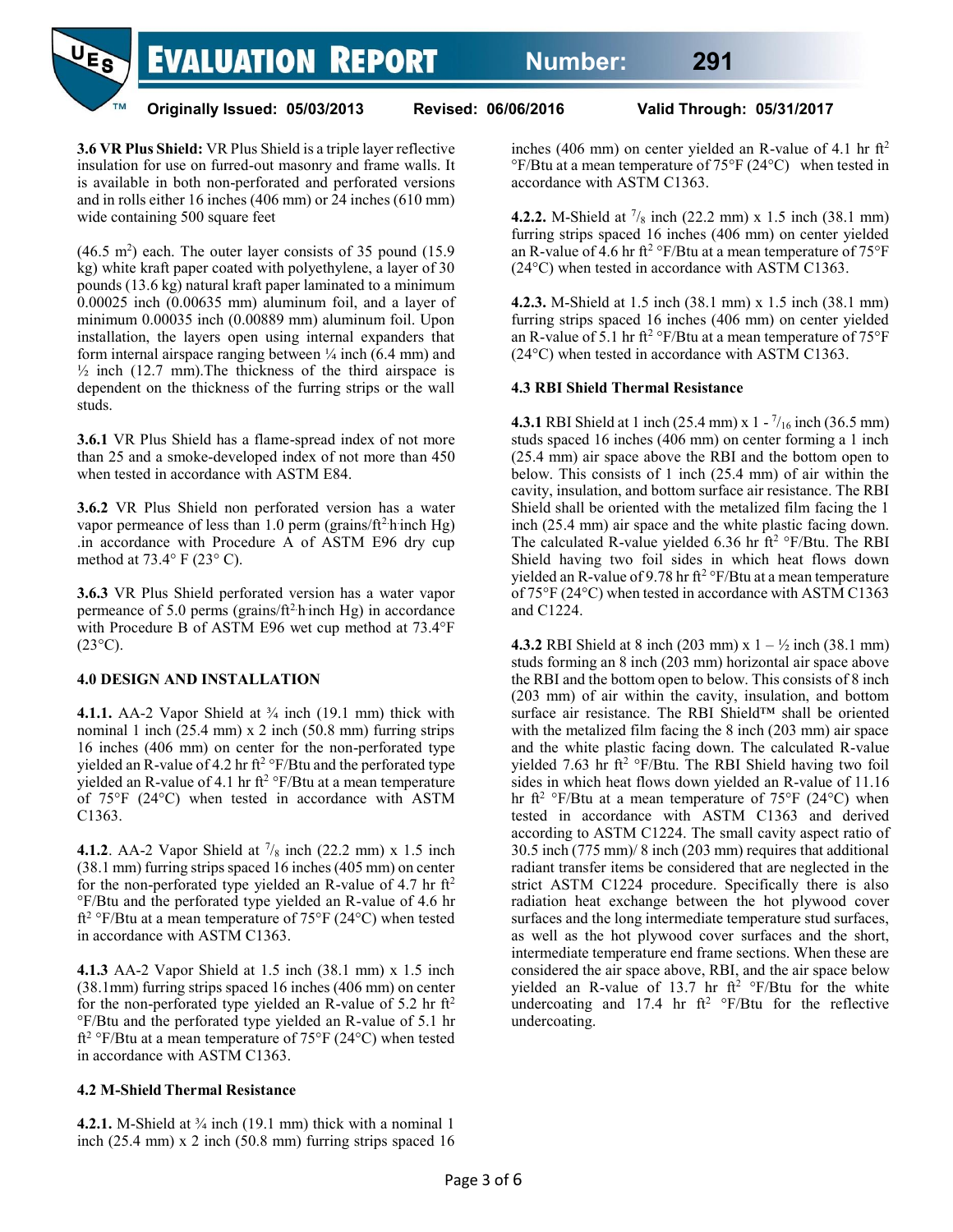

## **Table -- 4.3.3 Calculated R-values for RBI**

| <b>Table 4.3.3</b><br>Calculated R-Value for RBI <sup>1,2</sup><br>(units of $R = hr ft^2 °F/Btu$ )<br><b>Foil Emissivity = 0.03</b> |                                                                                                                                                                                                                           |                                            |                                    |
|--------------------------------------------------------------------------------------------------------------------------------------|---------------------------------------------------------------------------------------------------------------------------------------------------------------------------------------------------------------------------|--------------------------------------------|------------------------------------|
| Air space<br>thickness<br>above RBI<br>Insulation                                                                                    | White &<br>$F$ oil <sup>3</sup>                                                                                                                                                                                           | <b>Black &amp;</b><br>$F$ oil <sup>3</sup> | <b>Foil &amp; Foil</b>             |
| 1" Air space<br>above with<br>R=4.92                                                                                                 | 7                                                                                                                                                                                                                         | 7                                          | 10                                 |
| 2.5" Air<br>space above<br>$R = 8.01$                                                                                                | 10                                                                                                                                                                                                                        | 10                                         | 13                                 |
| $3.5"$ Air<br>space above<br>$R = 9.84$                                                                                              | 11                                                                                                                                                                                                                        | 11                                         | 15                                 |
| 6" to 8" Air<br>space above<br>R is<br>approximatel<br>y 11.5 <sup>4</sup>                                                           | 13 <sup>4</sup><br>Approximat<br>e                                                                                                                                                                                        | 13 <sup>4</sup><br>Approximat<br>e         | 17 <sup>4</sup><br>Approximat<br>e |
| 1.<br>2.<br>3.                                                                                                                       | R-values shown include resistance of<br>upper air space, RBI, and lower or<br>room air resistance.<br>In these calculations, the RBI material<br>itself has an R-value of 0.70.<br>Where white/foil RBI material is used, |                                            |                                    |
| 4.                                                                                                                                   | the foil side faces up into the cavity.<br>Calculated values are approximate for<br>this depth of air space.                                                                                                              |                                            |                                    |

The calculated R-values in Table 4.3.3 of this report are for the ceiling-roof RBI application at different air space thicknesses and for emissivity of 0.03 for heat flow down. The air space depth shown is the distance from upper surface of insulation to inside of ceiling-roof, and the R-value shown in column is achieved by the air space alone. The insulation is suspended above an open room. The open air space below the insulation has an R-value of 0.92 for the RBI White/Foil and 4.55 for the RBI Foil/Foil.

**4.4** Installation shall be in accordance with this report; the manufacturer's published installation instructions and the applicable code; the manufacturer's published installation instructions shall be available on the job site. In the event of a conflict between this report and the installation instructions, the more restrictive assumes governance.

### **4.5 VR Plus Shield Thermal Resistance**

**4.5.1** VR Plus Shield at 1 inch (24 mm) thick formed by furring strips 16 inches (406 mm) on center for the perforated type yielded an R-value of 5.0 hr ft<sup>2</sup> °F/Btu at a mean temperature of 75°F (24°C) when tested in accordance with ASTM C1363.

**4.5.2** VR Plus Shield at 1.5 inches (38 mm) with two furring strips of 1 inch (24 mm) and  $\frac{1}{2}$  inch (13 mm) thick placed 16

inches (406 mm) on center for the non- at a mean temperature of 75°F (24°C) perforated type yielded an R-value of 7.1 hr ft<sup>2</sup> °F/Btu and the perforated type yielded an R-value of 7.0 hr ft<sup>2</sup> °F/Btu at a mean temperature of  $75$ °F (24°C) when tested in accordance with ASTM C1363.

## **5.0 LIMITATIONS**

AA-2 Vapor Shield, M-Shield, Silver Shield Radiant Barrier, FSK Shield, RBI Shield and VR Plus Shield described in this report complies with, or is a suitable alternative to what is specified in, those codes listed in Section 1.0 of this report, with the following conditions:

**5.1** Installation shall comply with this report; the manufacturer's published installation instructions and the applicable code. In the event of a conflict between this report and the installation instructions, the more restrictive assumes governance.

**5.2** AA-2 Vapor Shield shall be installed in concealed spaces in buildings of Type III, IV or V construction, in the flame spread and smoke developed limitations do not apply to the AA-2 Vapor Shield since it is installed behind and in substantial contact with the unexposed surface of the wall finish as per Sections 720.2.1 of the 2012 IBC, and 719.2.1 of the 2009 IBC and 2006 IBC.

**5.3** Silver Shield Radiant Barrier shall not be installed on the attic floor.

**5.4** AA-2 Vapor Shield, M-Shield, Silver Shield Radiant Barrier, FSK Shield, RBI Shield and VR Plus Shield are manufactured in Auburndale, FL, under a quality control program with inspections by IAPMO.

### **6.0 SUBSTANTIATING DATA**

Data and test reports submitted for this report are from laboratories recognized as being in compliance with ISO/IEC 17025 and the following:

**6.1** Data in accordance with the ICC-ES Acceptance Criteria for Reflective Insulation (AC 02), approved June 2011, editorially revised April 2014.

**6.2** Data in accordance with the ICC-ES Acceptance Criteria for Sheet Radiant Barriers (AC 220), approved September 2010. editorially revised September 2013.

**6.3** Reports of emittance, humidity resistance, adhesive performance, and fungi resistance testing in accordance with, and meeting the thermal resistance parameters in Section 9.7 of ASTM C1224.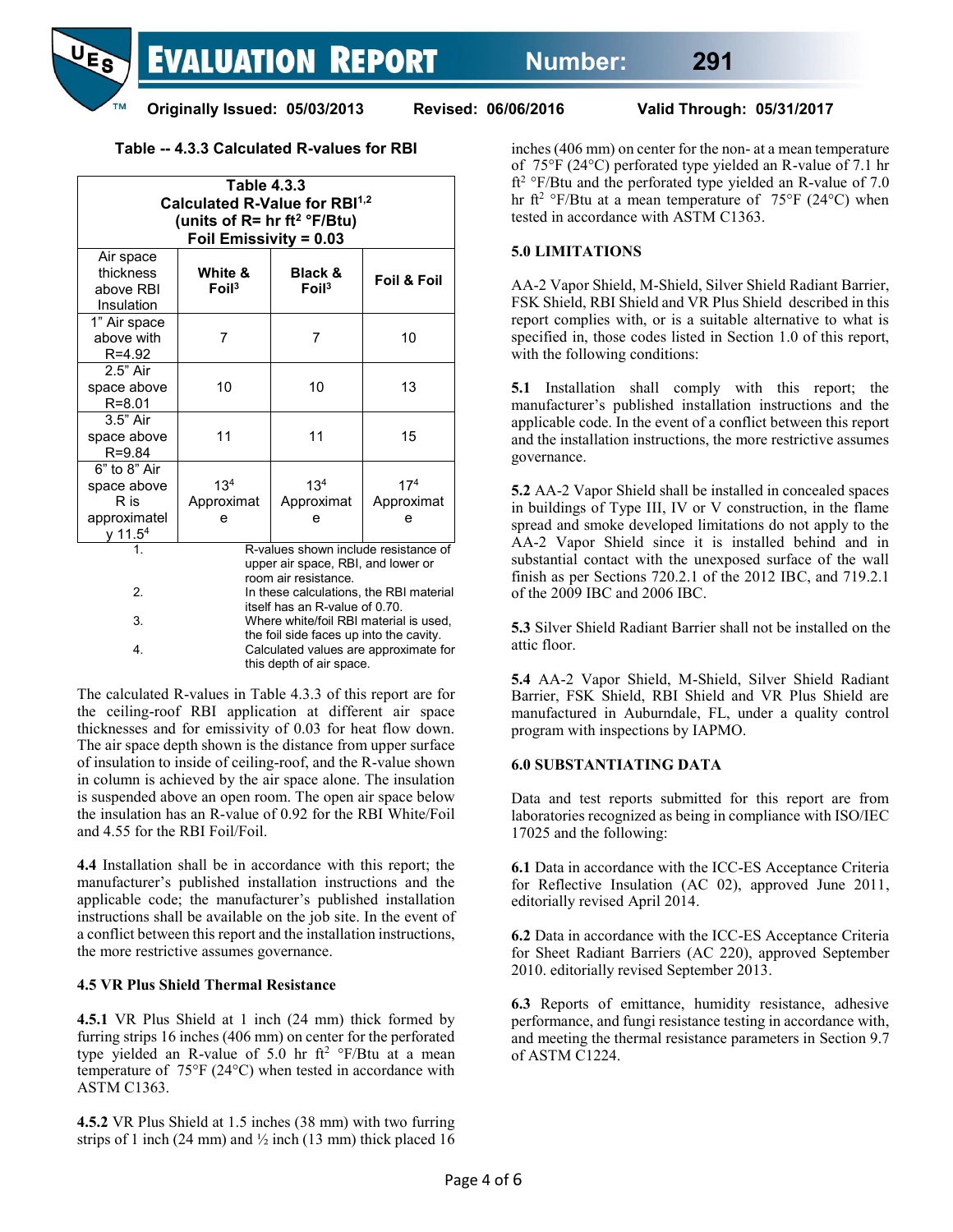

**Originally Issued: 05/03/2013 Revised: 06/06/2016 Valid Through: 05/31/2017**

## **7.0 IDENTIFICATION**

AA-2 Vapor Shield, M-Shield, Silver Shield Radiant Barrier, FSK Shield, RBI Shield and VR Plus Shield are marked with one of the IAPMO Uniform ES Marks of Conformity and the Evaluation Report Number (ER-291).



rian Dorber

Brian Gerber, P.E., S.E. Vice President, Technical Operations Uniform Evaluation Service

Huhave

Richard Beck, PE, CBO, MCP Vice President, Uniform Evaluation Service

GP Russ Chane $\sqrt{}$ CEO, The IAPMO Group

**For additional information about this evaluation report please visit [www.uniform-es.org](http://www.uniform-es.org/) or email a[t info@uniform-es.org](mailto:info@uniform-es.org)**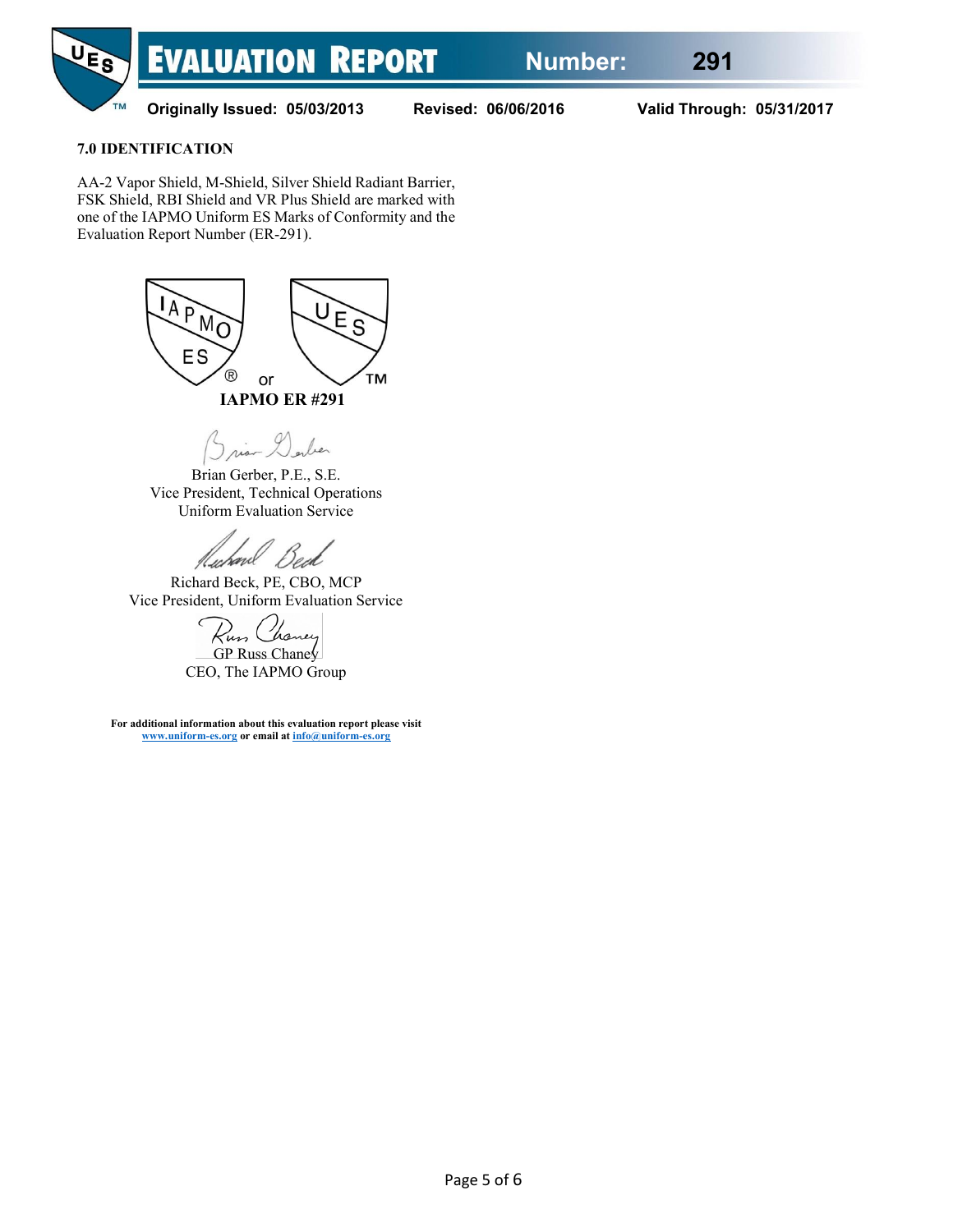

**FIGURE 1: AA-2 VAPOR SHIELD DETAIL**